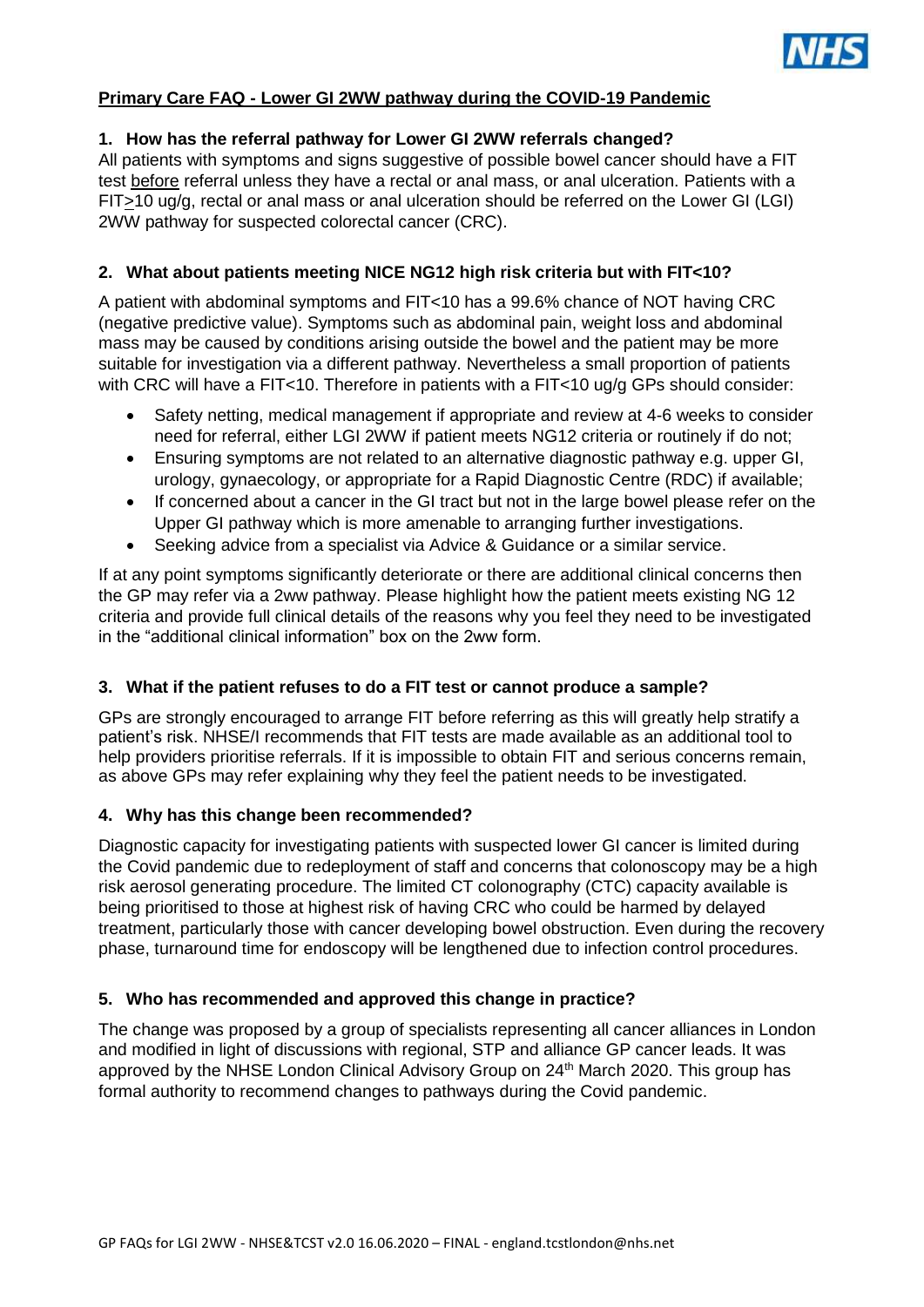

## **6. Am I protected medico-legally if I follow the changes in the new LGI pathway?**

Since the new guidelines have been formally approved by NHSE London, GPs will be following expert guidance in the context of the COVID-19 pandemic.

## **7. Can the referral be rejected if a FIT test is not ordered?**

NO. Under the latest National Cancer Waiting Times v10 guidance a 2ww referral can only be downgraded with the consent of the referring GP. Please ensure the practice bypass number and referring GP contact details are correct when sending the referral. Practices may be contacted by the hospital if they have referred without a FIT test to ask for this to be done.

## **8. What should the practice do if a referral is rejected?**

Referrals should not be rejected. Please inform the relevant lead commissioning manager or clinical lead at your CCG who should ensure this is followed up with the hospital provider.

## **9. What is the evidence on using FIT in high risk symptomatic populations?**

Two meta-analyses reported that a FIT>10  $\mu$ q identified respectively 92%<sup>1</sup> and 94%<sup>2</sup> of patients with CRC. Unpublished data from the NIHR FIT study on 9822 patients referred on a Lower GI 2WW found that 90.9% of patients with CRC had a FIT>10 µg/g.

## **10. What about cases of CRC who have FIT<10 ug/g?**

FIT will detect most but not all CRC; up to 10% of CRC will be missed. Therefore safety netting and review is very important. It is unlikely that a 4–6 week delay in making a referral will influence the outcome of treatment if CRC is present.

It should be recognised that NICE "high risk" criteria are likely to have lower sensitivity than FIT for detecting CRC e.g. only around 40% of CRCs are detected after 2ww referral.

# **11. What will happen to patients referred with FIT >10?**

Once the referral is received, the colorectal team will risk stratify the patient in line with the agreed Pan London protocol for managing patients with suspected CRC during COVID 19:

- Patients with FIT 10 149 will have a telephone consultation within 2 weeks and a decision whether to investigate with CT scan if they display obstructive symptoms or go on a deferred urgent list to deal with in the recovery phase of the pandemic.
- Patients with FIT > 150 will be invited for investigation either with CTC or colonoscopy depending on availability since this value predicts a 1 in 3 chance of having a cancer.

The hospital will inform practices about the triage decision, in particular if there is a decision to investigate the patient with CT colonoscopy or other test, or to hold them on a waiting list to be investigated later in the recovery phase.

 $\overline{a}$ <sup>1</sup> Westwood M, Corro Ramos I, Lang S, Luyendijk M, Zaim R, Stirk L, et al. Faecal immunochemical tests to triage patients with lower abdominal symptoms for suspected colorectal cancer referrals in primary care: a systematic review and cost-effectiveness analysis. Health Technol Assess 2017;21:1-234.

<sup>&</sup>lt;sup>2</sup> Pin Vieito N, Zarraquiños S, Cubiella J. High-risk symptoms and quantitative faecal immunochemical test accuracy: Systematic review and meta-analysis. World J Gastroenterol 2019;25:2383-401